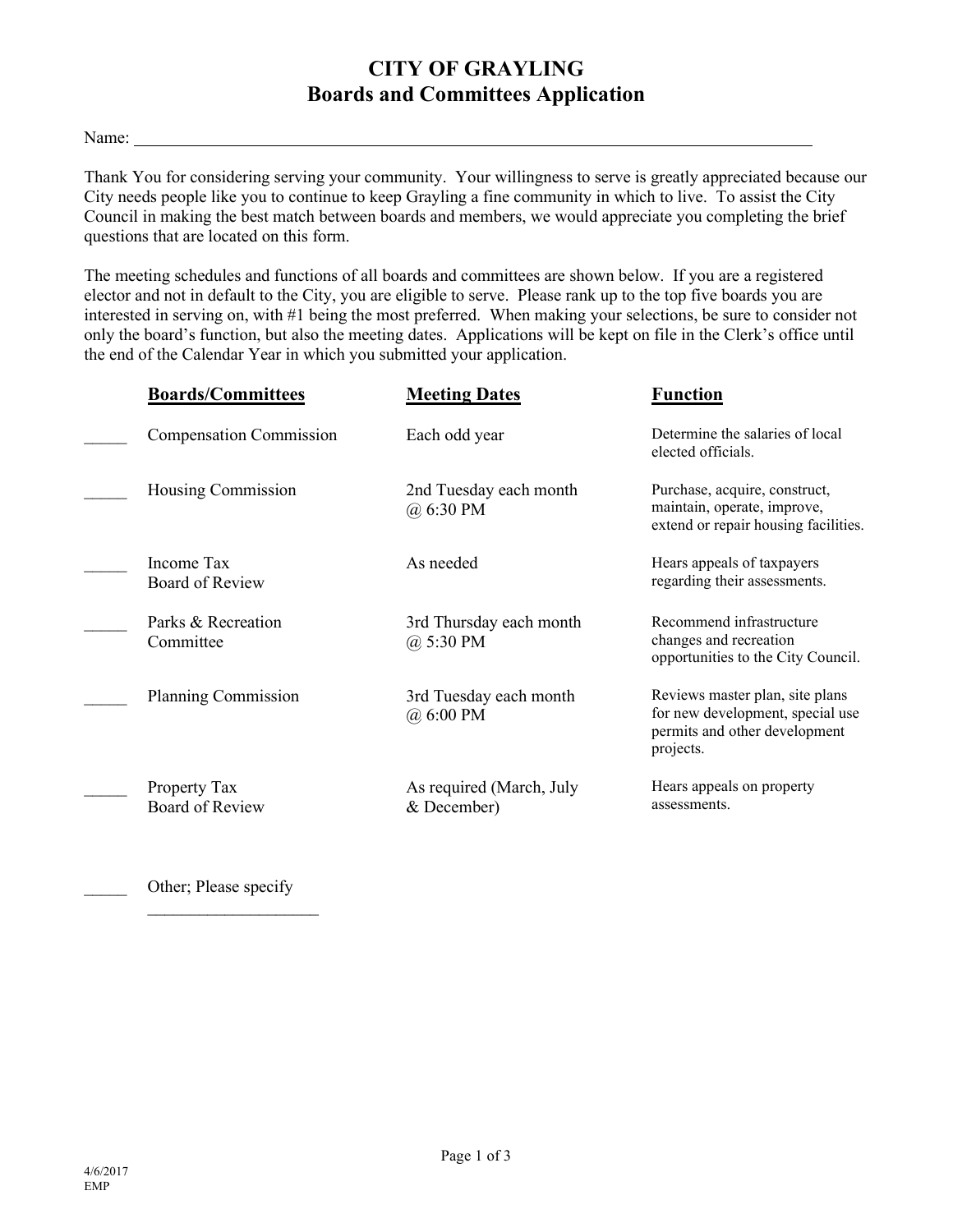# **CITY OF GRAYLING Boards and Committees Application**

How long have you lived in the City of Grayling?

Please give a brief summary of your educational and work background:

Please tell us about any previous civic or service club involvement:

Please tell us more about yourself and your interest in serving on a board or committee for the City of Grayling:

Please complete and return this form to the Grayling City Clerk, 1020 City Boulevard, P.O. Box 549, Grayling, MI 49738. The information you have supplied will be provided to specific boards, the City Council, and is also subject to public disclosure under the Michigan Freedom of Information Act, as amended. If you have any questions, you may contact the City Clerk's office at (989) 348-2131, email: [clerk@cityofgrayling.org](mailto:clerk@cityofgrayling.org)

Signature: Address: Telephone: (home) (business) Date: Email:

Thank You again for taking the time to fill out this application. Your willingness to serve the City of Grayling is greatly appreciated.